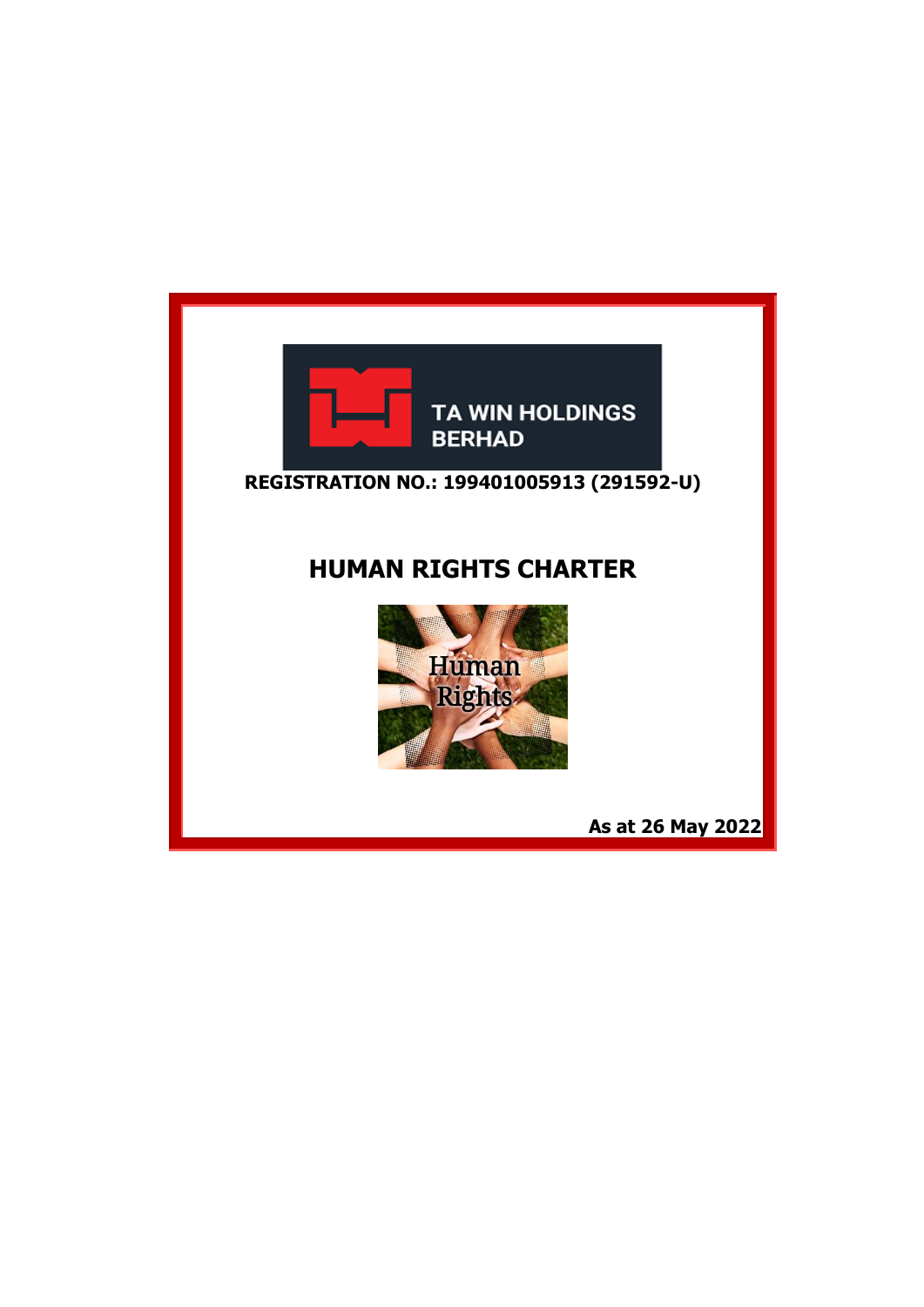# **TA WIN HOLDINGS BERHAD REGISTRATION NO.: 199401005913 (291592-U) 24 MARCH 2021**

# **Human Rights Charter Page 2 of 7**

# **CONTENTS**

| NO.                         | <b>SUBJECT</b>                                         |                                                         | <b>PAGE</b> |
|-----------------------------|--------------------------------------------------------|---------------------------------------------------------|-------------|
| <b>Revision History Log</b> |                                                        |                                                         | 3           |
| Glossary                    |                                                        |                                                         | 3           |
| 1.                          | <b>Introduction and Background</b>                     |                                                         | 4           |
| 2.                          | <b>Objectives</b>                                      |                                                         | 4           |
| 3.                          | <b>Scope</b>                                           |                                                         | 4           |
| 4.                          | <b>Guideline and Governance</b>                        |                                                         |             |
|                             | (a)                                                    | <b>Non-Discrimination</b>                               | 4           |
|                             | (b)                                                    | No Child or Forced Labour and Human Trafficking         | 5           |
|                             | (c)                                                    | <b>Freedom of Association and Collective Bargaining</b> | 5           |
|                             | (d)                                                    | <b>Harassment</b>                                       | 5           |
|                             | (e)                                                    | <b>Fair Employment Conditions</b>                       | 5           |
|                             | (f)                                                    | <b>Health and Safety</b>                                | 5           |
|                             | (g)                                                    | <b>Community Rights</b>                                 | 6           |
|                             | (h)                                                    | <b>Addressing Human Rights Impacts</b>                  | 6           |
| 5.                          | <b>Remedy</b>                                          |                                                         | 6           |
| 6.                          | <b>Responsibilities, Reporting and Policy Revision</b> |                                                         | 6&7         |

# **DISCLAIMER**

Unless otherwise indicated, this document and the information contained therein are the property of Ta Win Holdings Berhad, its subsidiaries and/or its affiliates, collectively. This document is provided solely for internal use of the authorised personnel. Dissemination or sale of this document, as a whole or in parts is strictly prohibited. All users shall not modify, copy, distribute, republish, or upload the whole or parts of this document without prior written consent of Ta Win Holdings Berhad.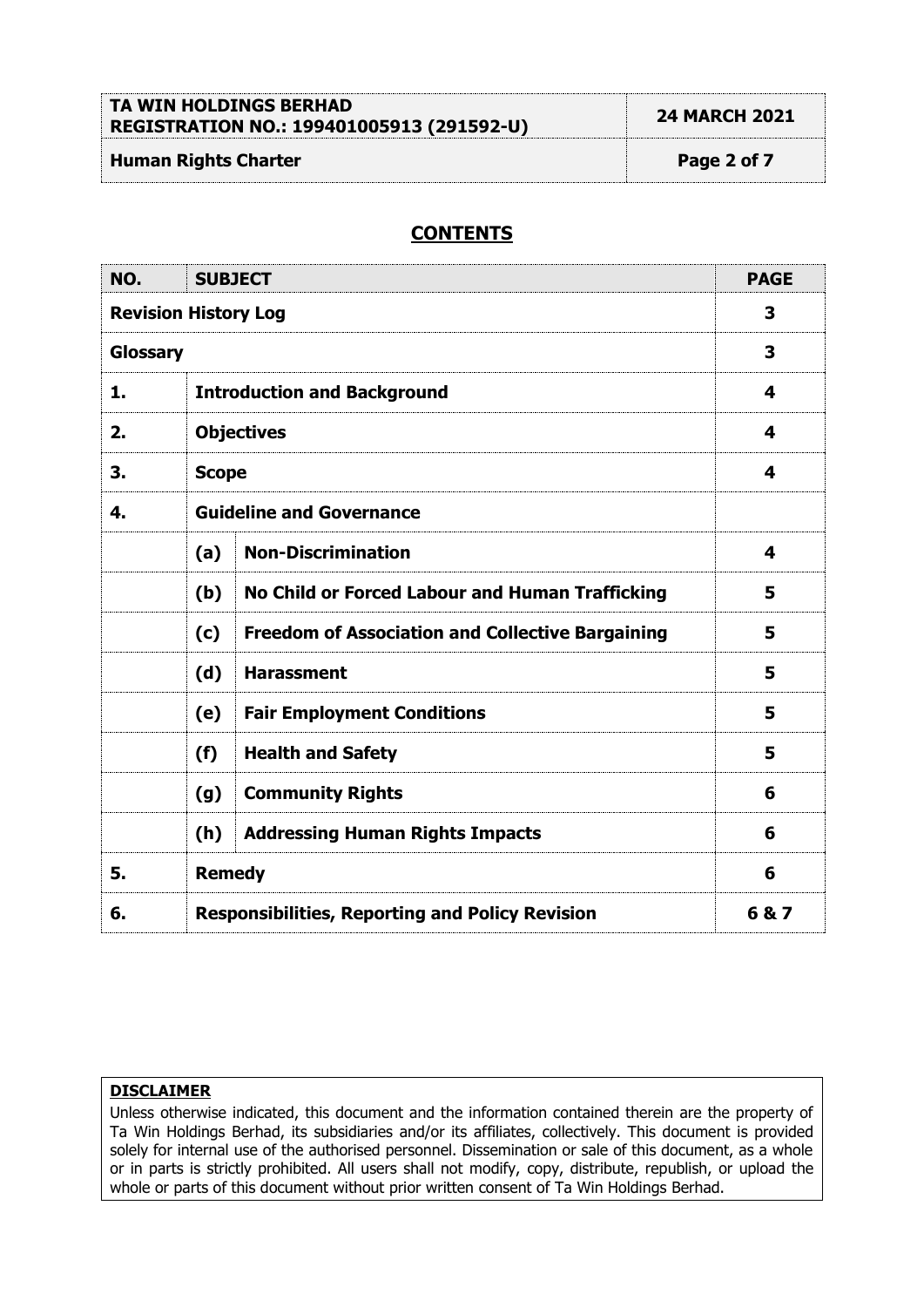| TA WIN HOLDINGS BERHAD<br>REGISTRATION NO.: 199401005913 (291592-U) | <b>24 MARCH 2021</b> |
|---------------------------------------------------------------------|----------------------|
| <b>Human Rights Charter</b>                                         | Page 3 of 7          |

# **REVISION HISTORY LOG**

| <b>Version</b><br>No. | <b>Section</b> | <b>Details of Amendments</b> | Date of<br><b>Approval by</b><br>the Board |
|-----------------------|----------------|------------------------------|--------------------------------------------|
|                       | All            | Documents published          | 26 May 2022                                |
|                       |                |                              |                                            |

# **GLOSSARY**

| <b>Term</b>                 | <b>Description</b>                                        |
|-----------------------------|-----------------------------------------------------------|
| "Board"                     | Refers to Board of Directors of Ta Win Holdings Berhad    |
| "Code"                      | Refers to Ta Win Group's Code of Conduct and Ethics       |
| "NAPFL"                     | National Action Plan on Forced Labour                     |
| "Policy"                    | Human Rights Charter                                      |
| "Ta Win Group"/ "the Group" | Ta Win Holdings Berhad and its subsidiaries, collectively |
| "WB Policy"                 | Refers to Ta Win Group's Whistleblowing Policy            |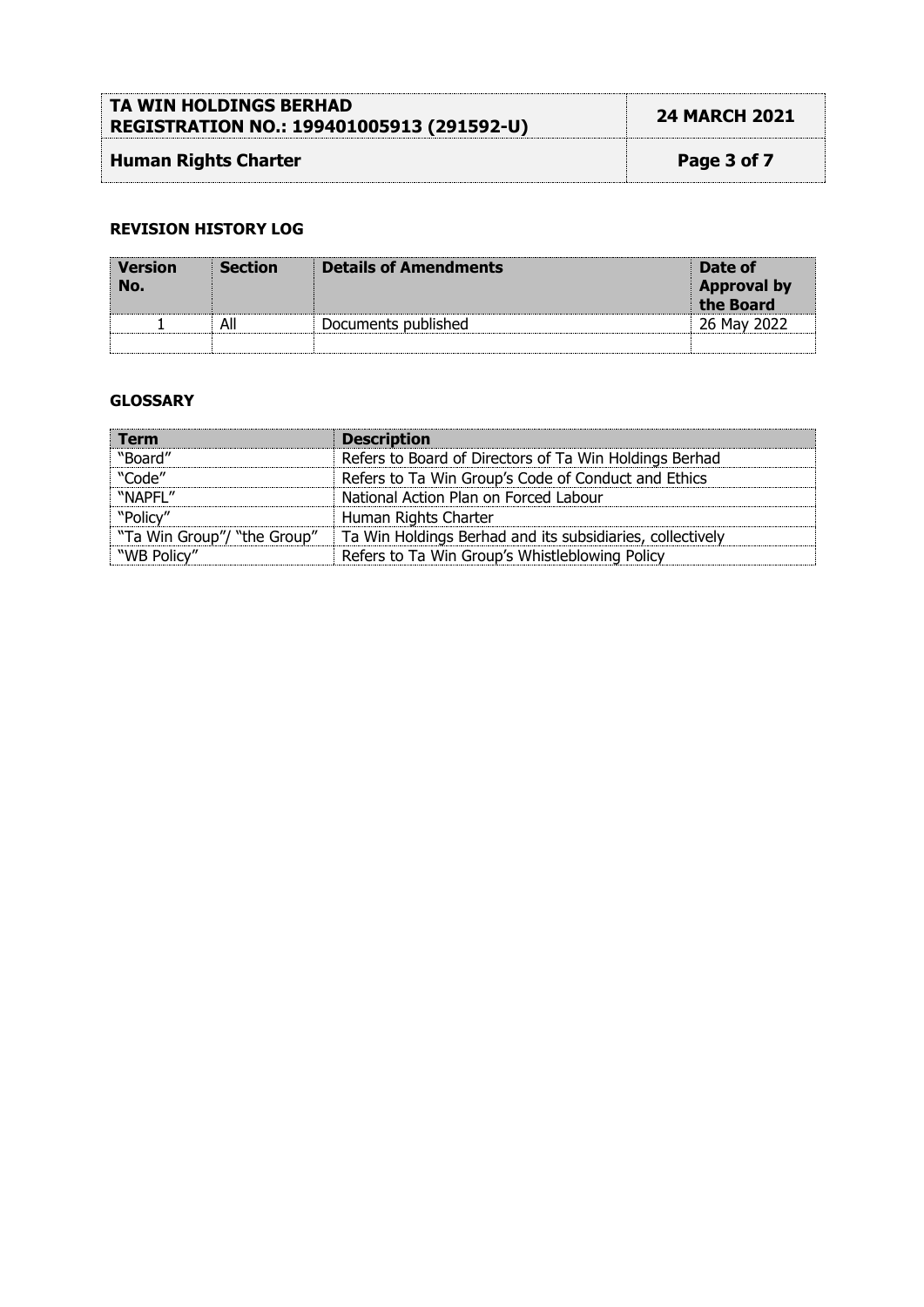| <b>TA WIN HOLDINGS BERHAD</b>             | <b>24 MARCH 2021</b> |
|-------------------------------------------|----------------------|
| REGISTRATION NO.: 199401005913 (291592-U) |                      |
|                                           |                      |

# **Human Rights Charter Page 4 of 7**

# **1. INTRODUCTION AND BACKGROUND**

Ta Win Group is guided by the principles and applicable laws such as NAPFL which launched by the Government of Malaysia in collaboration with workers' and employers' organizations – particularly the Malaysian Employers Federation and Malaysian Traders Union Congress, and other civil society organizations in Malaysia have commit to working together to set out the commitments to eliminate the activities and practice of force labour in Malaysia.

As aligned with the applicable laws, Ta Win Group is dedicated to the value, responsibilities and standards of business and ethical behavior that comply with all rules and regulations includes policies, best practices, guidelines and procedures of the Company. Ta Win Group appreciate the employees' great value and the employees are bringing the key to our success of Group; therefore, the Group must strive to provide a workplace where employees can fulfil their potential in an open and inspirational working environment. The Group also must maintain a strong commitment to high standards that deliver a fair, respectable and safe workplace for all employees in the Group.

The purpose of this policy is to define the procedure and guideline for the labour and human rights standards to which all employees in the Ta Win Group are entitled. Ta Win Group will continue to find ways to promote and enhance human rights within its scope of influence. This document, Human Rights Charter will provide and serve as a framework to ensure our adherence to this commitment.

# **2. OBJECTIVE**

The objective of this policy is to provide an overview of expectations and transparency on the process of hiring or legalizing local/foreign workers as well as to ensure that all our recruitments activities in the Ta Win Group for employees and business partners.

# **3. SCOPE**

This Policy applies to all Ta Win Group Directors, Employees and "Third Party" i.e. contractors, vendors, suppliers, agents, consultants, business partners, customers and any person associated with the Group. It should be read in conjunction with the NAPFL and the Company's Code of Conduct, Whistleblowing and Employee Handbook.

#### **4. GUIDELINE AND GOVERNANCE**

Ta Win Group guided and governed by the commitment to:-

# **(a) NON-DISCRIMINATION**

Ta Win Group have a zero-tolerance policy against the discrimination in any form and our employees are provided with equal career opportunities regardless of race, sex, colour, gender, language, religion, political or other opinion, caste, national or social origin, property, birth, union affiliation, sexual orientation, age, disability, or other distinguishing characteristics or any other status protected by applicable law.

The basis for recruitment, hiring, placement, development, training, compensation and advancement at the Company are justified through qualifications, performance, skills and experience. We do not tolerate disrespectful or inappropriate behaviour, unfair treatment or retaliation of any kind.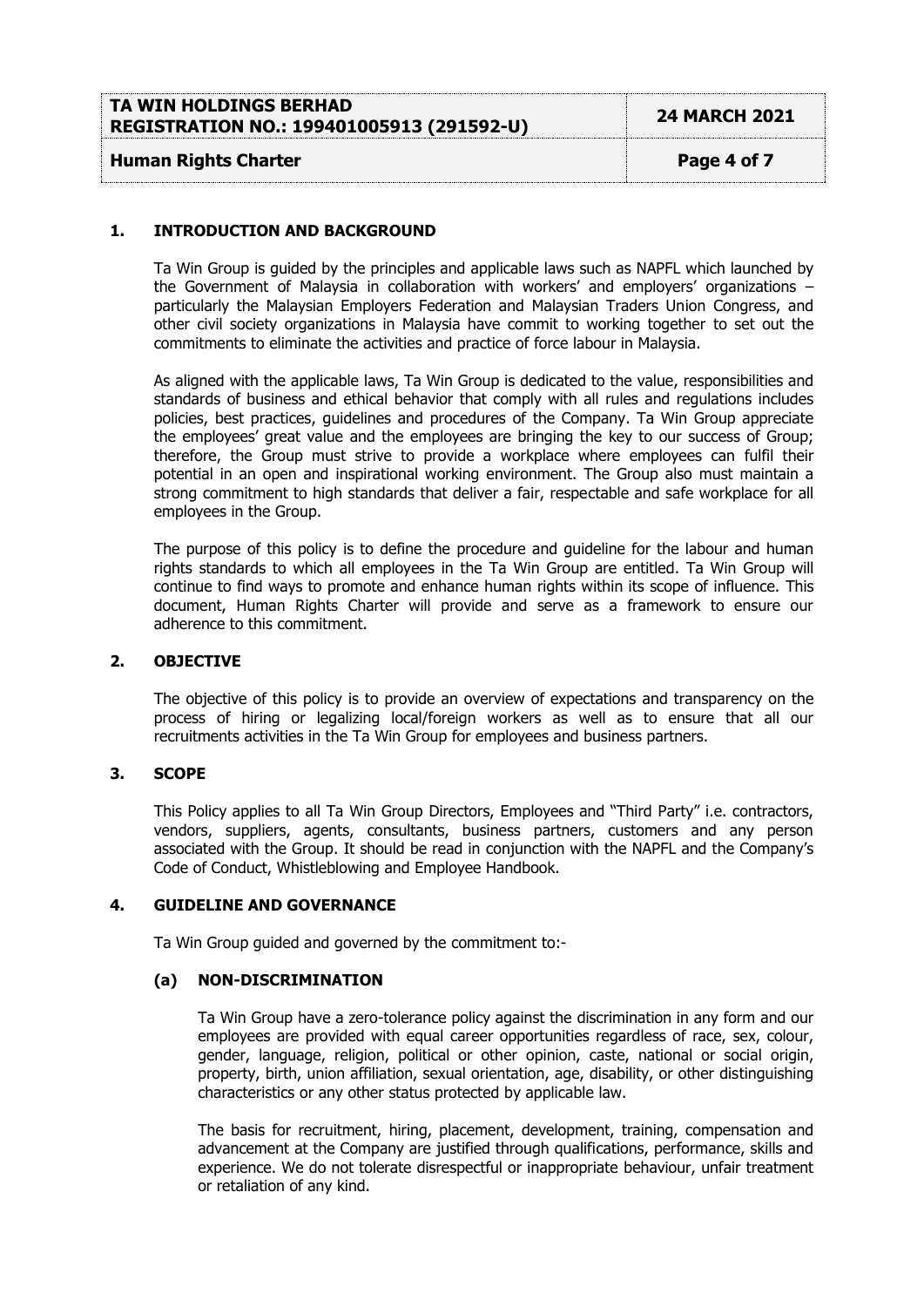# **Human Rights Charter Page 5** of 7

# **(b) NO CHILD OR FORCED LABOUR AND HUMAN TRAFFICKING**

In compliance with prevailing laws, Ta Win Group do not employ children. Ta Win Group prohibit of any form of forced labour including bonded labour, indentured labour and slave labour, or human trafficking. Workers must be allowed to move around freely and leave their place of work when their working hours end.

# **(c) FREEDOM OF ASSOCIATION AND COLLECTIVE BARGAINING**

Ta Win Group is committed to providing freedom of association and collective bargaining for all our employees and must respect employees' rights to form, join or not join a labour union, or other organisation of their choice, and to bargain collectively in support of their mutual interests without fear of punitive actions such as intimidation, harassment or termination of employment. The Group will not refuse any genuine opportunity to collectively bargain with employees who want to do so.

The Group will refrain from any activity that is likely to discourage employees from exercising their union rights. Any union membership/activity will not lead to disciplinary measures or punitive actions. employees, without distinction, have the right to join or form trade unions of their own choosing without prior authorization, and to bargain collectively.

# **(d) HARRASSMENT**

Ta Win Group must protect workers from any acts of physical, verbal, sexual or psychological harassment, bullying, abuse or threats in the workplace by either their fellow employees or managers. Harassment is not tolerated in the workplace and in any work-related circumstance outside the workplace.

# **(e) FAIR EMPLOYMENT CONDITIONS**

Ta Win Group in full compliance with applicable laws and industry standards on wage, working hours, overtime and holiday entitlements. We provide recognition based on performance and contribution to the Company's success.

# **(f) HEALTH AND SAFETY**

Ta Win Group strive to provide a safe and healthy workplace environment that is free from violence, harassment, humiliation and intimidation of a sexual nature for employees. The Group comply with applicable health and safety laws, regulations and requirements. The Group are dedicated to maintaining a productive workplace and strive to take every measure to prevent job-related injuries and illnesses and aim for zero fatalities.

The Group work to take effective steps to prevent potential accidents and injuries to employee's health by minimizing, so far as is reasonably practicable, and in cooperation with its employees, workers and other members of staff, the causes of hazards inherent in the workplace. All employees will receive safety and job specific health and safety instructions during the course of their employment with the Company.

The use of misleading or fraudulent practices during recruitment of employees is not tolerated and charging recruitment fees to the employee is prohibited, especially to foreign workers. All workers have access to personal documentation and passports.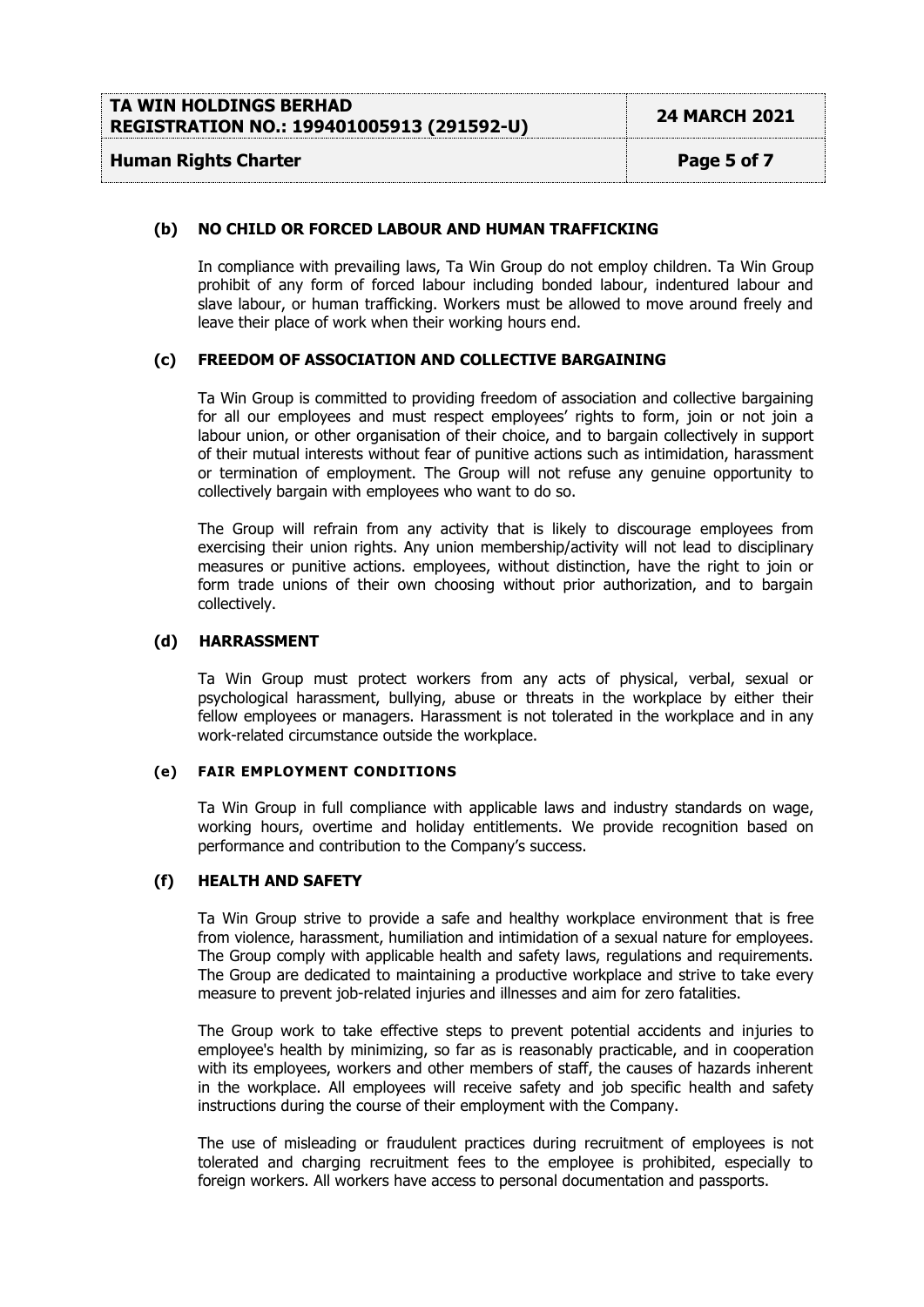| TA WIN HOLDINGS BERHAD                    |                      |
|-------------------------------------------|----------------------|
| REGISTRATION NO.: 199401005913 (291592-U) | <b>24 MARCH 2021</b> |
|                                           |                      |

# **Human Rights Charter Page 6 of 7**

#### **(g) COMMUNITY RIGHTS**

Ta Win Group recognise and respect the legal and customary rights of local communities and indigenous people, as well as the need to protect the basic human rights of marginalised groups, including refugees and persons of different abilities.

# **(h) ADDRESSING HUMAN RIGHTS IMPACTS**

Ta Win Group take necessary steps to identify and address any actual or potential adverse impacts with which we may be involved directly or indirectly through our own activities or our business relationships. The management will manage these risks by integrating the responses by acting on the findings, tracking our actions, and communicating with our stakeholders about how we address impacts.

With the acknowledge importance of communicating with our employees, workers and external stakeholders who are or could potentially be affected by our actions. The Group pay high attention to individuals or groups who may be at greater risk of negative human rights impacts due to their vulnerability or unfortunate circumstances and recognize that women and men may face different risks.

#### **5. REMEDY**

The Group place high importance on creating open and honest communications among all employees and implement effective remedy wherever human rights impacts occur through company-based grievance mechanisms. Ta Win Group continue to build the awareness and knowledge of our employees and workers on human rights, including labour rights, encouraging them to speak up, without retribution, about any concerns they may have, vide grievance channels, whereby, employees can submit their grievances through the HR Dept.. All grievances submitted will remain confidential.

For further details on effective grievance mechanisms can be found in our "Code". Any concerns are addressed using a robust internal process, and we regularly update our policies and practices based on our findings.

#### **6. RESPONSIBILITIES, REPORTING AND POLICY REVISION**

The responsibility to respect human rights resides in all of our employees. The implementation and administration of this Charter is the responsibility of the management within each Division and the charter will oversight by the Board of the Company.

The report on the human rights discloses and the progress to external stakeholders are available in Annual Reports under Sustainability Statement.

Within Ta Win Group, there are firmly established grievance procedures and whistleblowing channels which are available to all of our employees and other stakeholders. Employers and other stakeholders are encouraged to use to report potential ethics, human rights, legal or regulatory violations, including improper or unethical business practices; and we have mechanisms in place to ensure that the person making such a repot shall do so without fear of discrimination or harassment. The respective parties will commit to investigate all violations of this Charter.